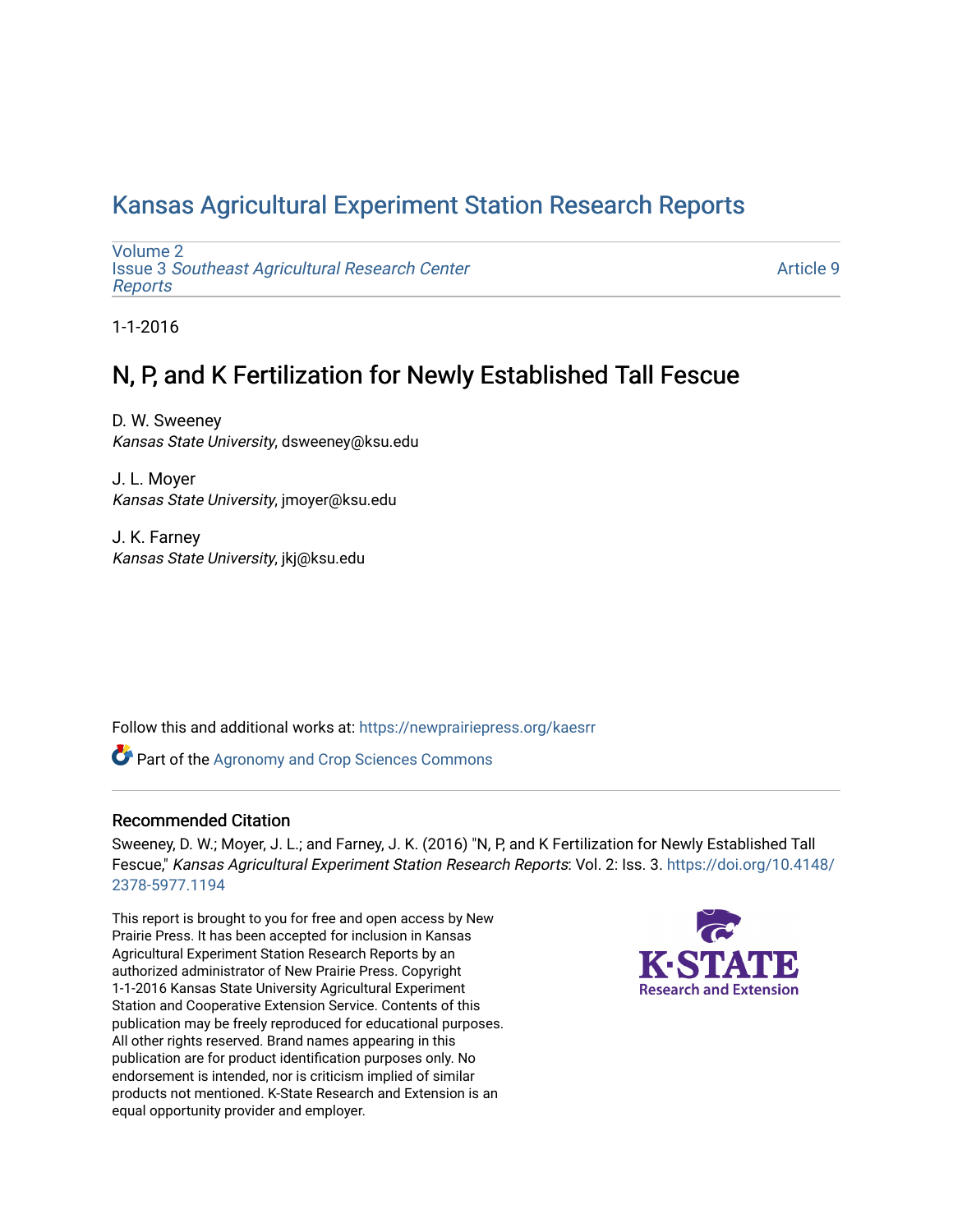## N, P, and K Fertilization for Newly Established Tall Fescue

#### Abstract

Second-year production of tall fescue was affected by nitrogen (N) and phosphorus (P) fertilization rates at Site 1 in 2014 and only by N fertilization rates at Site 2 in 2015, with little effect from potassium (K) fertilization at either site.

#### Keywords

pastures, hay

#### Creative Commons License



This work is licensed under a [Creative Commons Attribution 4.0 License](https://creativecommons.org/licenses/by/4.0/).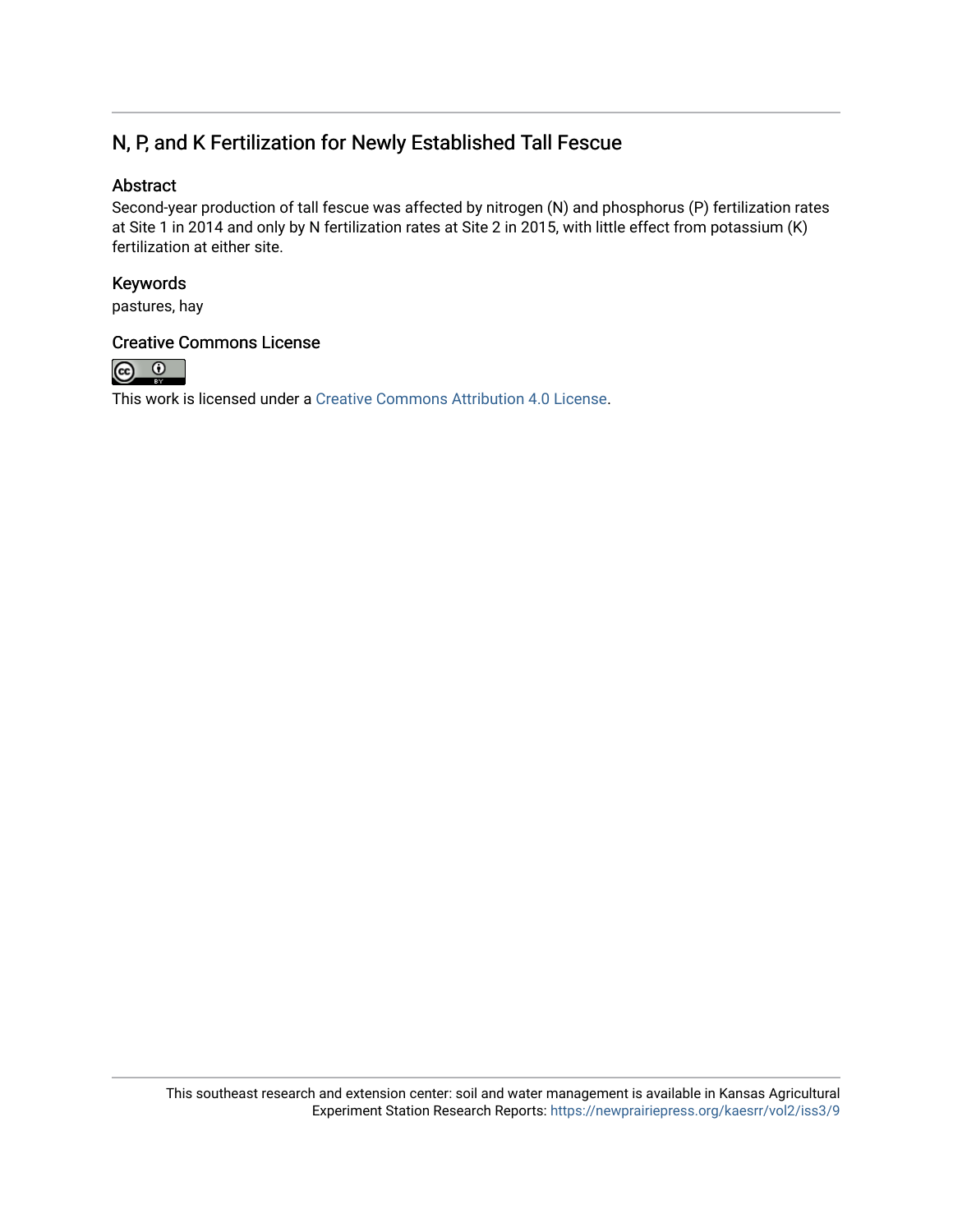

# N, P, and K Fertilization for Newly Established Tall Fescue

*D.W. Sweeney, J.L. Moyer, and J.K. Farney*

### Summary

Second-year production of tall fescue was affected by nitrogen (N) and phosphorus (P) fertilization rates at Site 1 in 2014 and only by N fertilization rates at Site 2 in 2015, with little effect from potassium (K) fertilization at either site.

## **Introduction**

Tall fescue is the major cool-season grass in southeastern Kansas. Perennial grass crops, as with annual row crops, rely on proper fertilization for optimum production; however, meadows and pastures are often under-fertilized and produce low quantities of low-quality forage. This is often true even when new stands are established. The objective of this study was to determine whether N, P, and K fertilization improves yields during the early years of a stand.

# Experimental Procedures

The experiment was established on two adjacent sites in fall 2012 (Site 1) and fall 2013 (Site 2) at the Parsons Unit of the Kansas State University Southeast Agricultural Research Center. The soil on both sites was a Parsons silt loam soil with initial soil test values of 5.9 pH, 2.8% organic matter, 4.2 ppm P, 70 ppm K, 3.9 ppm  $\rm NH_4\text{-}N,$  and 37.9 ppm  $\rm NO_3\text{-}N$  in the top 6 in. at Site 1 and 6.5 pH, 2.2% organic matter, 6.7 ppm P, 58 ppm K, 6.8 ppm  $NH_{4}$ -N, and 12.3 ppm  $NO_{3}$ -N in the top 6 in. at Site 2. The experimental design was a split-plot arrangement of a randomized complete block. The six whole plots were combinations of  $P_2O_5$  and  $K_2O$  fertilizer levels allowing for two separate analyses where 1) four levels of  $\rm P_2O_5$  consisting of 0, 25, and 50 lb/acre each year and a fourth treatment of 100 lb/acre only applied at the beginning of the study; and 2) a 2  $\times$  2 factorial combination of two levels of P<sub>2</sub>O<sub>5</sub> (0, 50 lb/acre) and two levels of K<sub>2</sub>O (0, 40 lb/a). Subplots were four levels of N fertilization consisting of 0, 50, 100, and 150 lb/acre. P and K fertilizers were broadcast applied in the fall as 0-46-0 (triple superphosphate) and 0-0-60 (potassium chloride). Nitrogen was broadcast applied in late winter as 46-0-0 (urea) solid. Second-year samplings and harvests from each site were as follows. Early growth yield as an estimate of grazing potential in early spring was taken at E2 (jointing) growth stage on April 25, 2014 at Site 1 and on April 29, 2015 at Site 2 from a subarea of each plot not used for later spring and fall harvests. Spring yield was measured at R4 (half bloom) on May 22, 2014 at Site 1 and at R4 (half bloom) on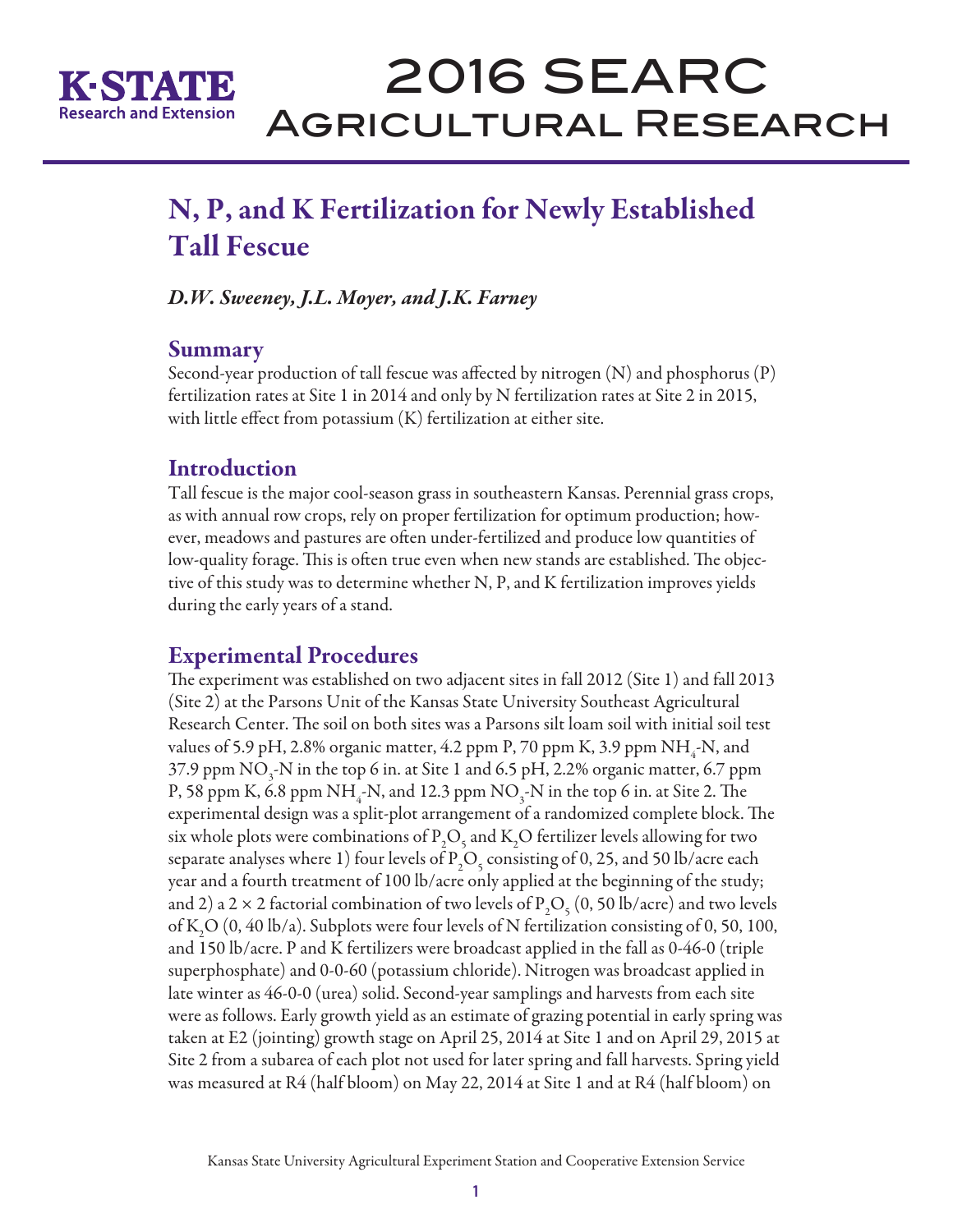May 19, 2015 at Site 2. Fall harvest was taken on September 24, 2014 at Site 1 and on September 29, 2015 at Site 2.

## Results and Discussion

Second-year production of tall fescue (Site 1 in 2014 and Site 2 in 2015) was affected by N and P but not K at Site 1, and predominately only by N at Site 2. At site 1 in 2014, early yield at the E2 (jointing) growth stage to estimate forage available if grazed early, taken in a subarea of each plot not used for later hay harvest, was not affected by P rates (Table 1). At R4 hay harvest in 2014, yields were low at 1.29 ton/acre with no P and approximately 2 ton/acre with P additions of 50 lb  $\rm P_2O_5/$ acre. Fall harvest yield was unaffected by P rates. Total yield ranged between 2 and 3 ton/acre as affected by P rates averaged across N rates. In contrast, N rate significantly affected all sampling and harvests in 2014 at Site 1. Early growth at E2 (jointing) was increased by each additional increment of N fertilizer, although the response was less at greater N rates. At R4, yield was not increased above the 100 lb N/acre rate. However, fall harvest and the total ( $R4$ plus fall) yield were increased by each increment of N fertilizer.

For the second year production at Site 2 (2015), yield was mainly affected only by N rate. Sampling at E2 and R4 and fall harvest yields were not affected by P fertilization and response to K fertilization was marginal. Increasing N rates resulted in increased production at the E2 sampling and at the R4 and fall harvests. Lodging at R4 was apparent at the higher N rates. However, lodging with the 150 lb N/acre rate was slightly decreased when 40 lb  $K_2O$ /acre was added (data not shown).

|              | Yield         |                 |              |               |  |  |  |
|--------------|---------------|-----------------|--------------|---------------|--|--|--|
|              |               | Spring          |              | Total         |  |  |  |
| $P_2O_5$     | E2 (jointing) | R4 (half-bloom) | Fall harvest | $(R4 + Fall)$ |  |  |  |
| lb/acre      |               |                 |              |               |  |  |  |
| $\mathbf{0}$ | 0.46          | 1.29            | 0.79         | 2.08          |  |  |  |
| 25           | 0.65          | 1.65            | 0.99         | 2.65          |  |  |  |
| 50           | 0.69          | 2.06            | 0.93         | 2.99          |  |  |  |
| 100+         | 0.51          | 2.11            | 0.83         | 2.94          |  |  |  |
| LSD(0.05)    | <b>NS</b>     | 0.44            | <b>NS</b>    | 0.65          |  |  |  |
| N            |               |                 |              |               |  |  |  |
| lb/acre      |               |                 |              |               |  |  |  |
| $\mathbf{0}$ | 0.22          | 0.86            | 0.36         | 1.22          |  |  |  |
| 50           | 0.53          | 1.74            | 0.56         | 2.30          |  |  |  |
| 100          | 0.71          | 2.27            | 1.06         | 3.33          |  |  |  |
| 150          | 0.85          | 2.25            | 1.55         | 3.81          |  |  |  |
| LSD(0.05)    | 0.10          | 0.29            | 0.13         | 0.34          |  |  |  |

Table 1. Second-year yield of newly established tall fescue in the spring and fall 2014 as affected by  $\text{P}_{\text{2}}\text{O}_{\text{s}}$  and N fertilization rates at Site 1

†The 100 lb P<sub>2</sub>O<sub>5</sub>/acre rate was only applied at the beginning of the study (Fall 2012).

Kansas State University Agricultural Experiment Station and Cooperative Extension Service